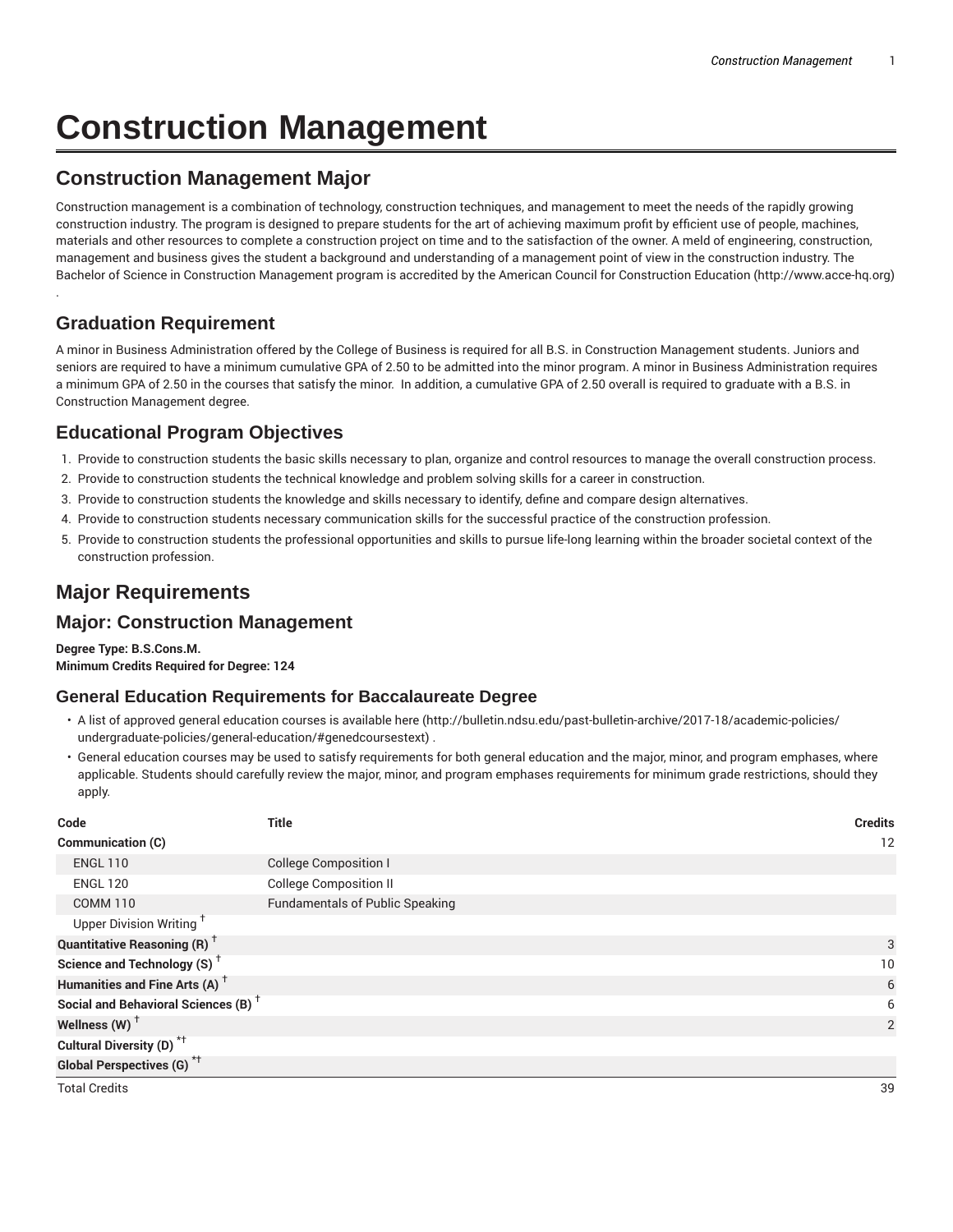- \* May be satisfied by completing courses in another General Education category.
- † May be satisfied with courses required in the major. Review major requirements to determine if a specific upper division writing course is required.

### **Major Requirements**

| Code                                                                                                                                                                                                     | <b>Title</b>                                                                  | <b>Credits</b> |  |
|----------------------------------------------------------------------------------------------------------------------------------------------------------------------------------------------------------|-------------------------------------------------------------------------------|----------------|--|
| <b>Construction Management Core Requirements</b>                                                                                                                                                         |                                                                               |                |  |
| <b>CM&amp;E111</b>                                                                                                                                                                                       | Introduction to Construction Management and Engineering                       | 1              |  |
| <b>CM&amp;E 200</b>                                                                                                                                                                                      | <b>Construction Documents and Codes</b>                                       | 3              |  |
| <b>CM&amp;E 203</b>                                                                                                                                                                                      | <b>Building Construction: Methods and Materials</b>                           | 3              |  |
| <b>CM&amp;E 204</b>                                                                                                                                                                                      | <b>Construction Surveying</b>                                                 | 3              |  |
| CM&E 212                                                                                                                                                                                                 | <b>Construction Graphic Communications</b>                                    | 3              |  |
| <b>CM&amp;E 240</b>                                                                                                                                                                                      | <b>Financial Cost Concepts for Construction Managers</b>                      | 3              |  |
| <b>CM&amp;E 250</b>                                                                                                                                                                                      | <b>Construction Statics and Mechanics</b>                                     | 3              |  |
| <b>CM&amp;E 260</b>                                                                                                                                                                                      | Soils and Foundations                                                         | 3              |  |
| <b>CM&amp;E 301</b>                                                                                                                                                                                      | <b>Construction Technology and Equipment</b>                                  | 3              |  |
| <b>CM&amp;E 305</b>                                                                                                                                                                                      | <b>Pre-Construction Management</b>                                            | 3              |  |
| <b>CM&amp;E 315</b>                                                                                                                                                                                      | <b>Specifications and Contracts</b>                                           | 3              |  |
| <b>CM&amp;E 380</b>                                                                                                                                                                                      | <b>Construction Estimating: Quantities and Costs</b>                          | 3              |  |
| <b>CM&amp;E 403</b>                                                                                                                                                                                      | Scheduling and Project Control                                                | 3              |  |
| <b>CM&amp;E 405</b>                                                                                                                                                                                      | <b>Construction Support Operations</b>                                        | 3              |  |
| <b>CM&amp;E 421</b>                                                                                                                                                                                      | <b>Electrical and Mechanical Construction</b>                                 | 3              |  |
| <b>CM&amp;E 430</b>                                                                                                                                                                                      | Land Development                                                              | 3              |  |
| <b>CM&amp;E 450</b>                                                                                                                                                                                      | Steel Design and Construction                                                 | 3              |  |
| <b>CM&amp;E 453</b>                                                                                                                                                                                      | <b>Concrete Design and Construction</b>                                       | 3              |  |
| <b>CM&amp;E 488</b>                                                                                                                                                                                      | <b>Construction Management Capstone</b>                                       | 3              |  |
| <b>Additional Courses:</b>                                                                                                                                                                               |                                                                               |                |  |
| <b>CHEM 121</b>                                                                                                                                                                                          | General Chemistry I                                                           | 4              |  |
| & 121L                                                                                                                                                                                                   | and General Chemistry I Laboratory (May satisfy general education category S) |                |  |
| <b>ENGL 320</b>                                                                                                                                                                                          | Business and Professional Writing (May satisfy general education category C)  | 3              |  |
| or ENGL 321                                                                                                                                                                                              | Writing in the Technical Professions                                          |                |  |
| <b>GEOL 105</b>                                                                                                                                                                                          | Physical Geology (May satisfy general education category S)                   | 3              |  |
| <b>MATH 105</b>                                                                                                                                                                                          | Trigonometry                                                                  | 3              |  |
| or MATH 107                                                                                                                                                                                              | Precalculus                                                                   |                |  |
| <b>MATH 146</b>                                                                                                                                                                                          | Applied Calculus I (May satisfy general education category R)                 | 4              |  |
| <b>PHYS 211</b>                                                                                                                                                                                          | College Physics I                                                             | 4              |  |
| & 211L                                                                                                                                                                                                   | and College Physics I Laboratory (May satisfy general education category S)   |                |  |
| <b>PSYC111</b>                                                                                                                                                                                           | Introduction to Psychology (May satisfy general education category B)         | 3              |  |
| <b>STAT 330</b>                                                                                                                                                                                          | <b>Introductory Statistics</b>                                                | 3              |  |
| <b>Business Minor Courses:</b>                                                                                                                                                                           |                                                                               | 24             |  |
| ACCT 102                                                                                                                                                                                                 | <b>Fundamentals of Accounting</b>                                             | 3              |  |
| <b>ECON 105</b>                                                                                                                                                                                          | Elements of Economics (May satisfy general education category B and G)        | 3              |  |
| <b>MGMT 320</b>                                                                                                                                                                                          | <b>Foundations of Management</b>                                              | 3              |  |
| <b>MRKT 320</b>                                                                                                                                                                                          | <b>Foundations of Marketing</b>                                               | 3              |  |
| or FIN 320                                                                                                                                                                                               | Principles of Finance                                                         |                |  |
| <b>BUSN 431</b>                                                                                                                                                                                          | Business Law I-Contracts, Property and Torts                                  | 3              |  |
| BA Minor 300/400 Elec. I                                                                                                                                                                                 |                                                                               | 3              |  |
| BA Minor 300/400 Elec. II                                                                                                                                                                                |                                                                               | 3              |  |
| BA Minor 300/400 Elec. III                                                                                                                                                                               |                                                                               | 3              |  |
| Students must apply for the minor through the College of Business and maintain a minimum 2.50 cumulative GPA to be eligible to enroll in<br>all 300/400 level courses offered by the College of Business |                                                                               |                |  |